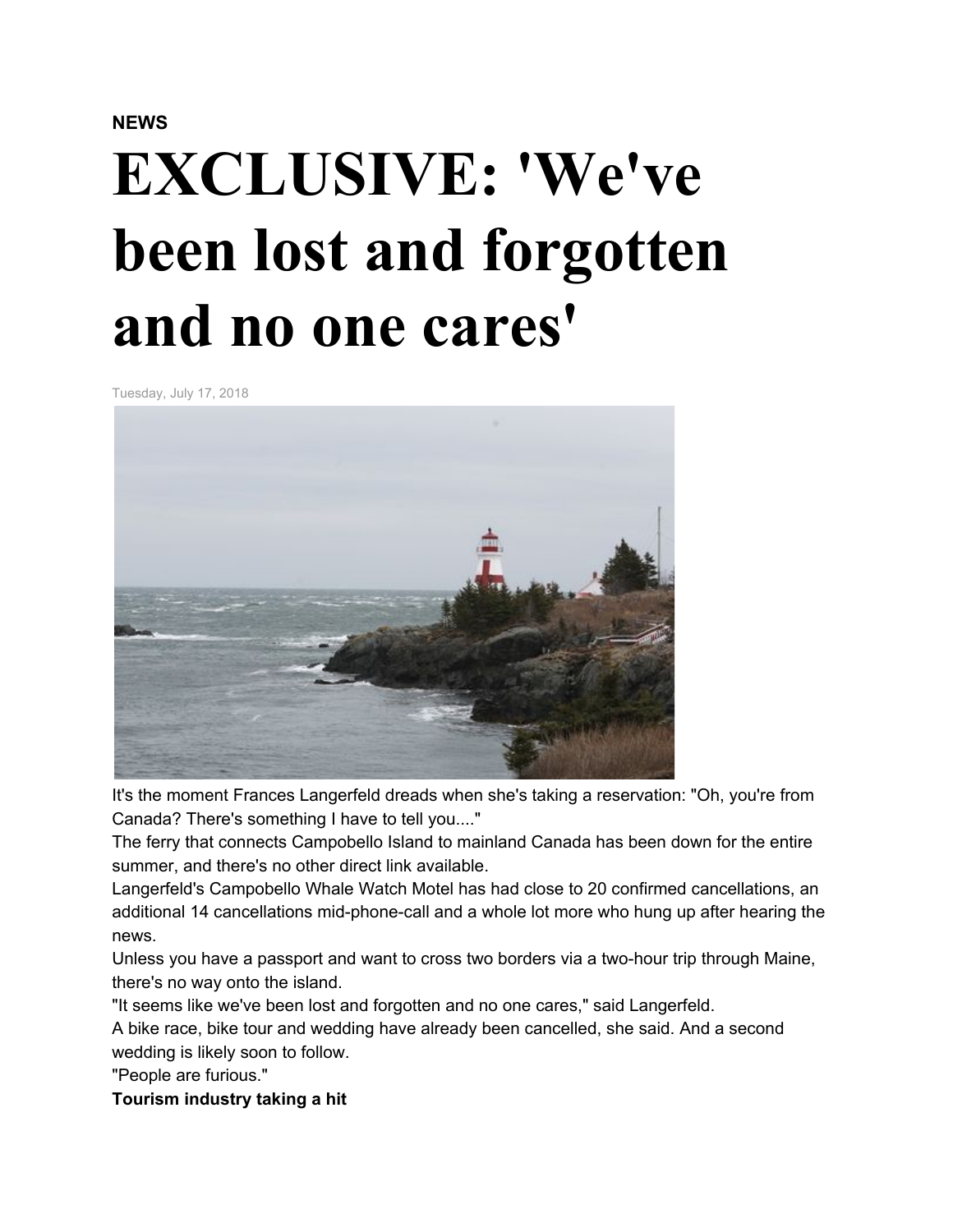Kristy Daye has lived on Campobello Island her entire life.

Her accent tells the story of an upbringing infused with Canadian and American cultures. The island, a stone's throw from neighbouring Maine, is the former summer retreat of wartime United States President Franklin Roosevelt.

It connects to the American shoreline by bridge and, until recently, was accessible through Deer Island by ferry.

For restaurants and businesses that survive from the summer rush, the detour through the American border has left a gaping hole in the number of tourists this season.

Daye, a worker at the Family Fisheries Restaurant, said there's been a noticeable difference. "We're seeing a lot fewer people this year, for sure," said Daye. "And it's a lot harder to get our freight of food here."

The restaurant brings its supplies in from Saint John, which used to mean shipping it on the 30-minute ferry from Deer Island.

But now, the freights have to go through four border points for one return delivery. And because the food is crossing international borders, the trucks are held to different standards.

Before trucks can clear customs, "U.S. regulations require a bond for their value plus any duties," according to the Government of Canada website on exporting to the United States. "It takes a long time and is pretty well a day-and-night process," said Daye. "If you don't have a bond, you can't get through at all."

The food also has to be in a sealed truck, which isn't required for shipments within New Brunswick.

"If we need fish, we could just jump in the truck and catch the first ferry and we're home within the hour."

Not anymore. Now it takes "the better part of a day" to get fresh fish.

#### **Ferry run by private business**

Save for a small, red text at the bottom of the East Coast Ferries Ltd. home page saying, "We are busy getting our new vessel finished," there is no indication on the website that the ferry is down. And this message does not specify it's the Deer Island-to-Campobello Island ferry that isn't running.

On the "Fares/Schedule" page, there is a clear indicator that the ferry to Eastport, Maine is not running. But no such notice is present for the Campobello Island ferry, which generally runs between the end of June and Sept. 31.

Langerfeld said there is no sign for the shutdown where the ferry takes off, so some hopeful passengers have been stuck waiting for hours for a ferry that won't come.

One was the photographer for New Brunswick Southwest MP Karen Ludwig, who was supposed to photograph an announcement she was making with minister of tourism, heritage and culture John Ames last week. Stephen Smart, the mayor of Campobello Island, said the ferry never came, and the photographer never made it.

And there's nothing Smart can do about it.

He said the island has no formal agreement with Stan Lord, the owner of the ferry service. Lord runs a private business, lives on Deer Island, and is fully at his own discretion to choose whether he wants to continue running his business or not.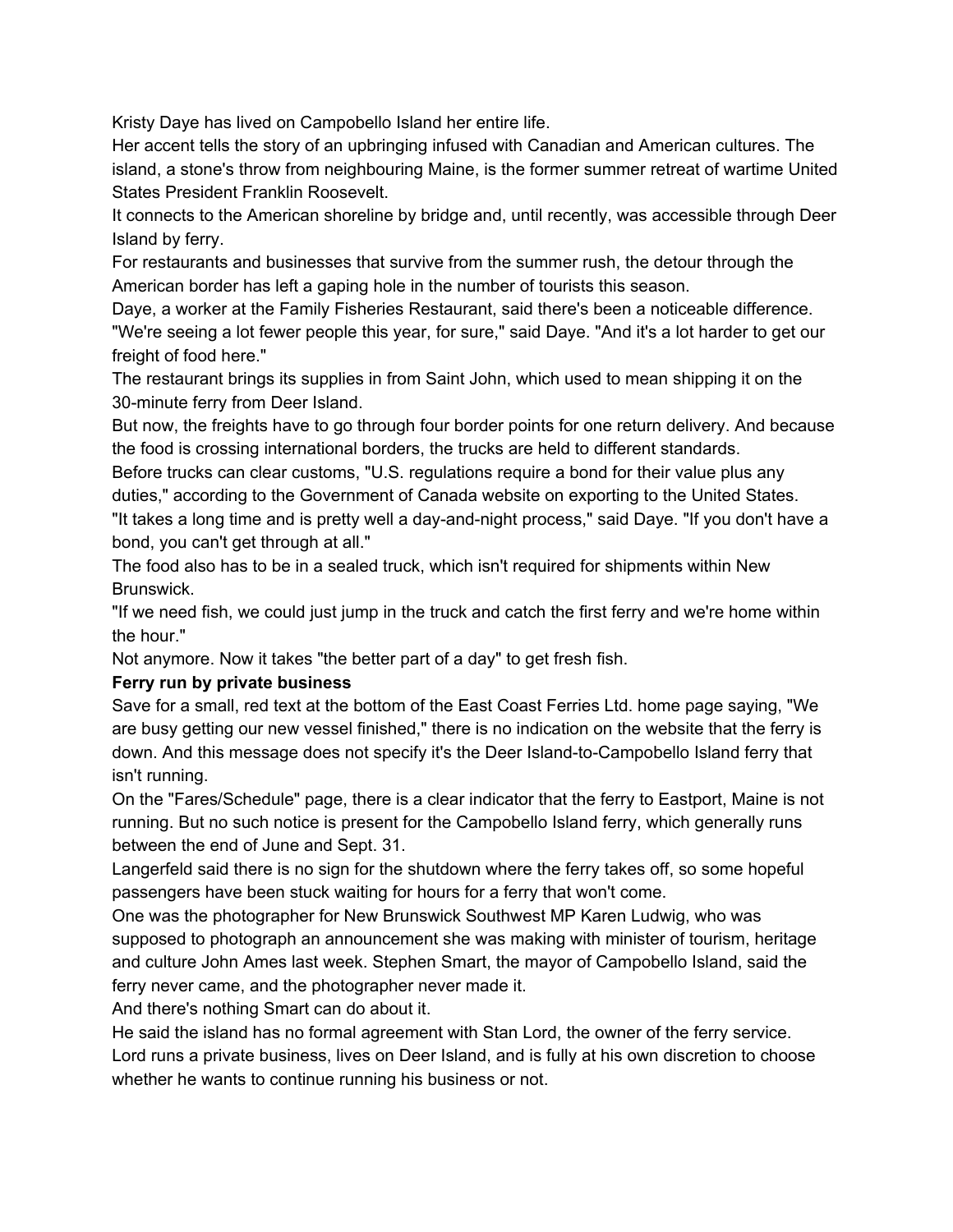The Telegraph-Journal has been unable to contact Lord as of the Tuesday print deadline, but Langerfeld said the ferry is "supposed" to be back by August.

## **New Brunswick is out of money**

Smart said it is no secret why the province is not fronting the cost for a ferry: "New Brunswick is broke."

He said in 10 years of conversations with the province, they've always held the position that the island has a bridge and that this should be enough. Federal government officials, he said, take the stance it is not their jurisdiction.

"[The province] said for a very long time that the bridge answers all of our problems and we shouldn't need to have boat access," said Smart. "But the reality is that there are things that can't go into the States ... and we do need that link to Canada."

The latest round of tariffs puts duties on things like yogurt, ketchup and chocolate, which only adds to the wait times at the border as locals and visitors declare their items.

Barbara Day, a spokesperson for the province's tourism department, said that because "the ferry service is privately owned, we do not have means at this time to evaluate the fluctuation in tourism to Campobello Island."

Day said the ferry has been delayed because of a new barge construction being behind schedule

But the island's lack of attention has left a sour taste in Langerfeld's mouth with the tourism department.

"As far as I'm concerned, I've never heard of them. What is New Brunswick to us?"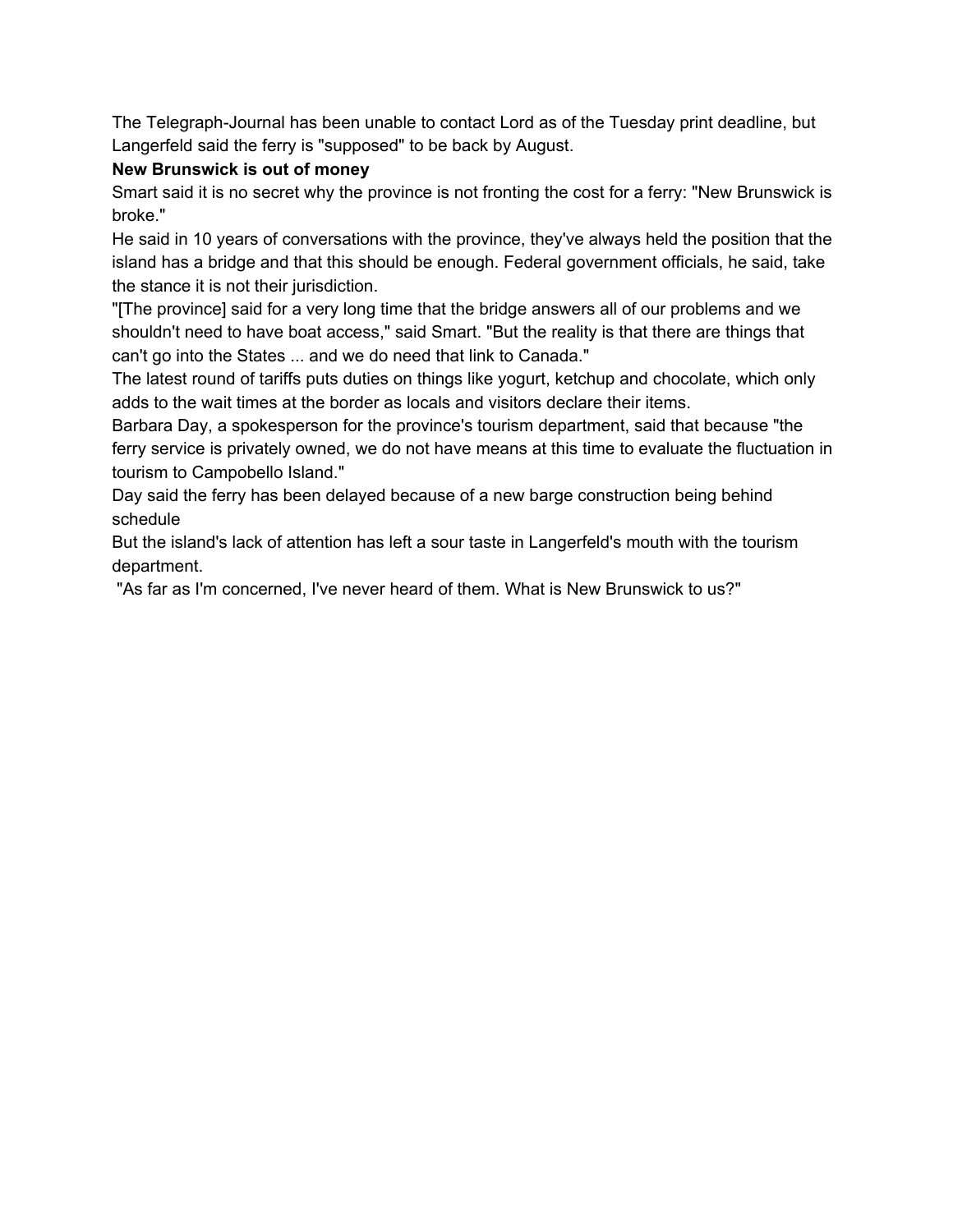# **ICE stopped me before border; they'll stop you, too**

Monday, July 23, 2018



*EDITOR'S NOTE: This is part of an ongoing series on Campobello Island and what impact the loss of the only ferry service to the island is having on residents.*

I must have made a wrong turn.

That's the only thing going through my head as I approach what looks like a RIDE program about 200 metres in front of the Canadian border.

Two patrol cars, and two officers wearing bullet proof vests stand waiting for me.

"I think I made a mistake," I say to them as I slowly roll up. "Am I going the right way?" I've already crossed three borders to get to Campobello Island and back that day. This will be my fourth, driving from Calais, Maine into St. Stephen. I've crossed this border before, and I know I have to drive past a booth to talk to the Canadian immigration officer.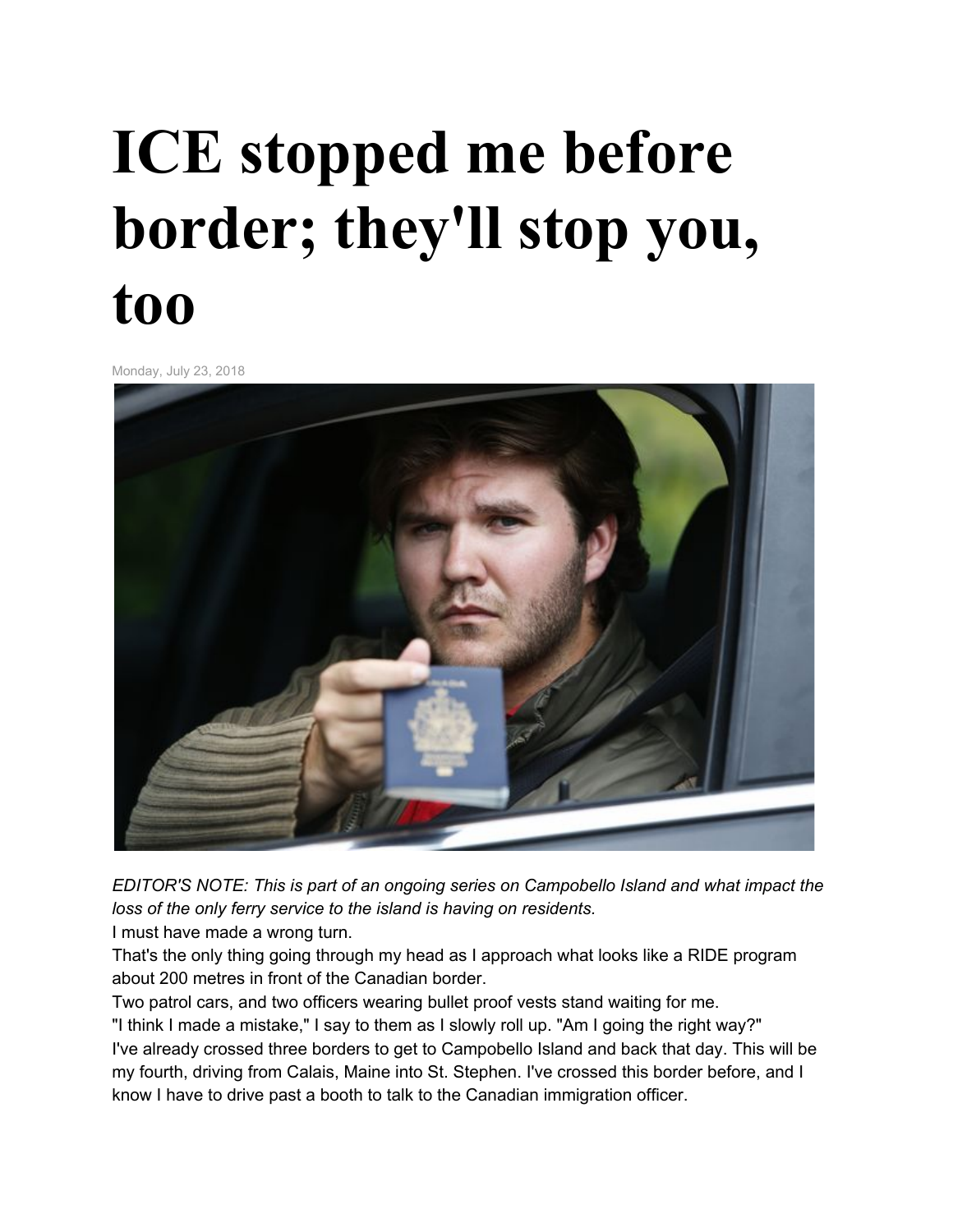Not this.

"You haven't made a mistake," the officer says. "Passport?"

It's a back and forth after that. Questions of where I was, how long I've been there, where I'm going.

"Oh, you're Canadian?" he says, finally looking at the passport.

I say that I am. He asks what I do. I tell him I'm a journalist. And he tells me to drive on. He doesn't say who he is, he doesn't say what he's looking for, and I continue to drive slowly toward the border -- confused.

I get to the booth, there's no line, and the first question the Canadian border officer asks me is: "did you get stopped on your way over?"

I say I did. I then ask who it was as I hand over my passport for the fifth time of the day. "American guys," he says. I ask if it's U.S. Immigration and Customs Enforcement. He says "yup."

I ask what they're looking for.

"I have no idea," he says. "We don't know what they're up to."

He hands me back my passport.

"You're free to go."

The experience was a first for me, but it's not an uncommon situation, Campobello Island Mayor Stephen Smart told me just hours before.

The island holds the unique annoyance of being the only Canadian island that you need a passport to travel to.

Some residents in Campobello will cross the border five times a day to neighbouring Lubec, Maine during a regular work week. St. Stephen is the closest border crossing to enter into the Canadian mainland.

"It's one thing when they're looking for somebody. Of course we understand that," said Smart. "But when it's happening over and over, and there's no information available for why they're there or what they're looking for, people feel violated. I think understandably they don't want to put themselves in that situation."

ICE was formed in 2003, has an operating budget of \$6 billion, and employs more than 20,000 people, according to its website.

They have become an international talking point with United States President Donald Trump's hard stance on borders and immigration.

And the heightened security is being felt by Americans as well. The Roosevelt Campobello International Park was down eight per cent in visitors through June this year.

That number wouldn't have been impacted by the recent ferry shutdown to Deer Island, as the ferry doesn't start running until the end of June.

About 85 per cent of visitors to the park come from the U.S.

"We think that there is probably political reasons that travel is down a little bit this year," said park superintendent Jamie Carr, also referencing the recent trade tariffs.

Terry Cunningham is a recent retiree of the New Brunswick tourism department, and spent close to 15 years working in different capacities with Campobello residents.

He's done the border crossings before, and said some people get themselves into trouble just by answering a question wrong.